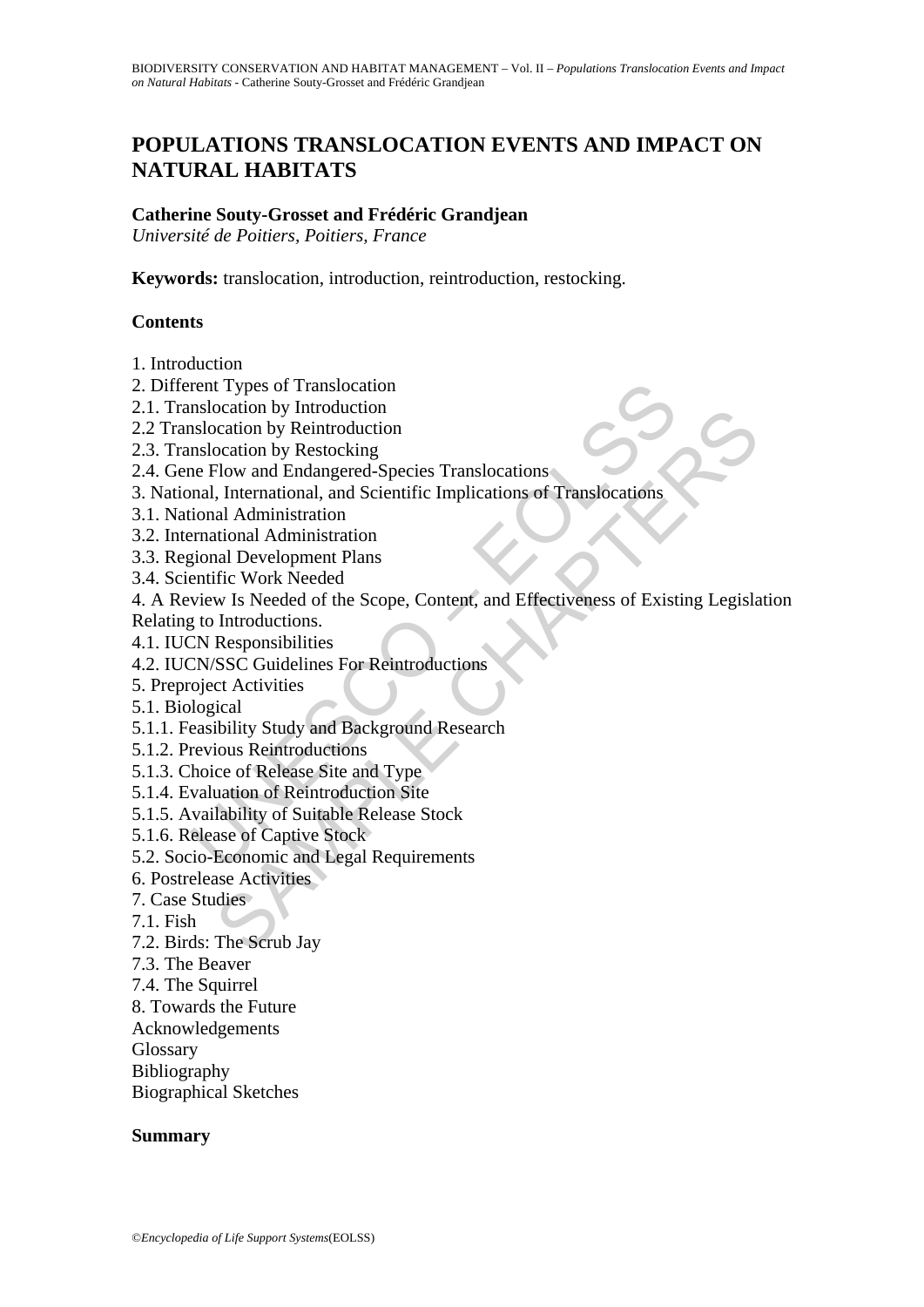are in the constant of unanticated population intary be consisted under<br>the rest consistent points of statining itself over ecological time means ds of years! Population genetics and demography determine the tion: specific of years! Population genetics and demography determine the success of<br>a: specifically, the number of founders, the quality of habitats, and<br>istribution are variables that have been associated with translocation success<br>mal Translocations of wild-caught or captive-reared animals are playing an increasing role in conservation of rare and endangered species and are used to establish new populations, to reintroduce a species to unoccupied portions of its historic range, or to augment populations that are critically small and in danger of imminent extinction. Translocations include establishing of new populations or re-establishing by both the artificial movement of individuals between natural populations and the release of (often captive-reared) animals to reintroduce or augment small populations of native individuals. But thorough precautions must be taken because introduction of native species to areas outside their natural distribution can have detrimental impacts: these include introduction of disease organisms and disturbance of ecosystems. In addition, introduction may result in loss of genetic diversity when separate stocks of the same species are mixed. A translocated population may be considered viable and conserved only after showing promise of sustaining itself over ecological time measured in tens to thousands of years! Population genetics and demography determine the success of the introduction: specifically, the number of founders, the quality of habitats, and the historical distribution are variables that have been associated with translocation success. Because small populations are more subject to extinction due to inbreeding and demographic accidents than larger ones, information on the influence of translocation practices on genetic diversity and postrelease reproductive success would be of great value in designing reintroduction programs.

It is recognized that translocation is a valuable conservation tool, both in terms of restoration communities and assessing the extent of ecosystem dysfunction. Nevertheless, there are potential risks with translocation conservation strategies. For example, disease transmission and impact of other endemic populations may result.

Up to the early 1990s, the success and effect of translocation programs were not well evaluated because there was rarely appreciable monitoring after release. Since 1995, the monitoring programs following translocations are carefully developed and documented in order to gain knowledge from strategies that succeeded or failed. Information on the effects of translocations on translocations of animal and plant species and their environment are more and more available.

## **1. Introduction**

The principle aim of any reintroduction should be to establish a viable, free-ranging population in the wild, of a species, subspecies or race, which became globally or locally extinct, or extirpated, in the wild. It should be reintroduced within the species' former natural habitat and range and should require minimal long-term management.

The objectives of reintroductions may include: to enhance the long-term survival of a species; to re-establish a keystone species (in the ecological or cultural sense) in an ecosystem; to maintain and/or restore natural biodiversity; to provide long-term economic benefits to the local and/or national economy; to promote conservation awareness; or a combination of the these objectives.

Captive propagation, introduction, and translocation programs for many animals have been undertaken by federal, state, and private agencies for more than 20 years. These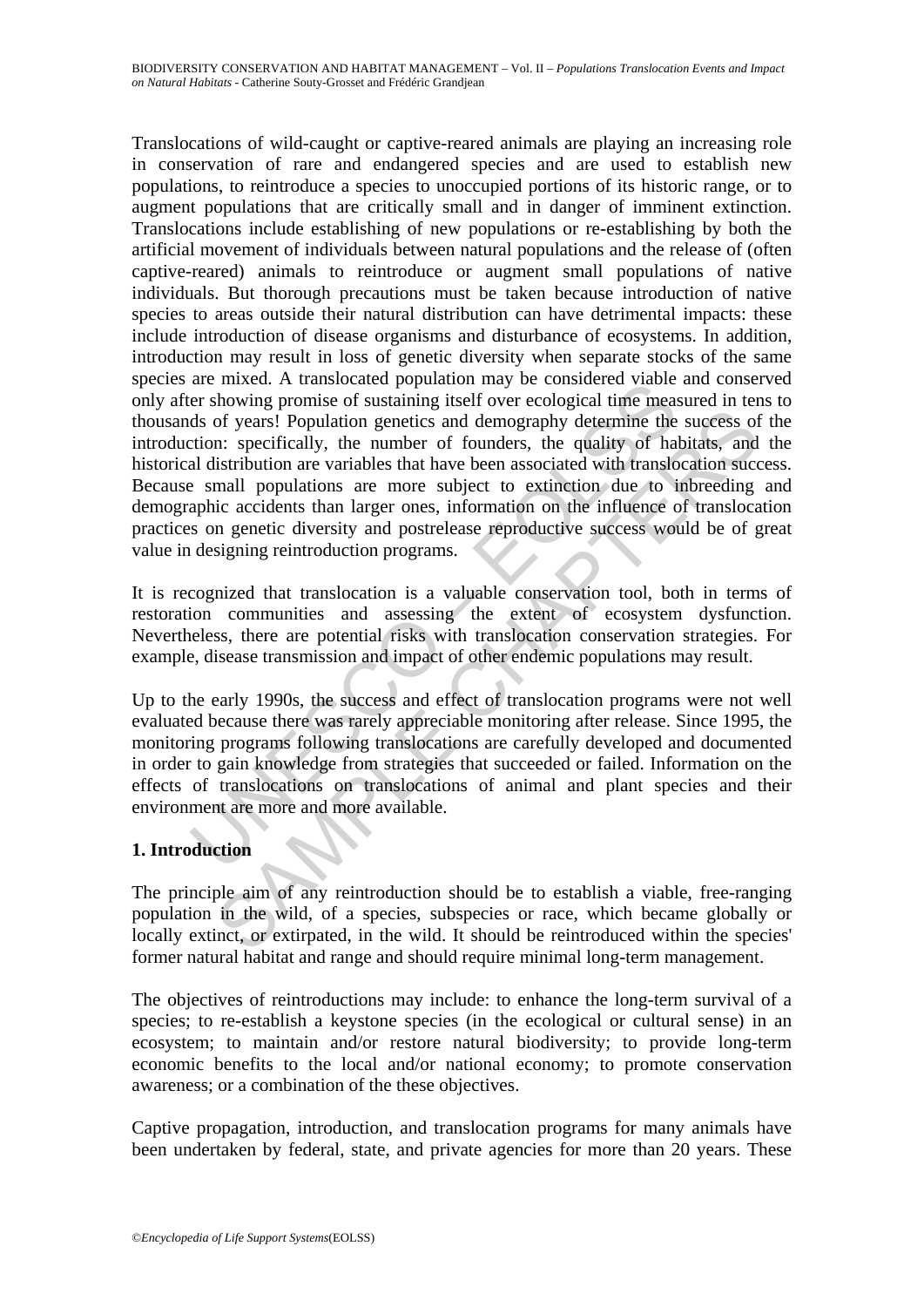programs help aid the recovery of endangered and threatened species, reestablish lost species, augment declining populations, increase recreational opportunities, reduce nuisance species, and introduced non-native species. It is now recognized that translocation is a valuable conservation tool, both as a component of successful early restorations of animal communities and for assessing the extent of ecosystem dysfunction. This can be done with little threat to existing stocks, even of threatened species, but it seems important that certain criteria are taken into account in relation to any translocation proposal. It is why an IUCN (i.e., the World Conservation Union) statement describes the advantageous uses of translocations but states that there are potential risks with translocation strategies and that precautions are needed to avoid the disastrous consequences of poorly planned translocations. The principal dangers are disease transmission and impacts on endemic populations. Diseases or parasites have frequently been spread throughout the world by species translocation. Pathogens (not endemic to a particular region) are frequently more dangerous to the new hosts (endemic species) than the original carrier. Even the translocation of native species within their natural range poses the risk of spreading taxon-specific pathogens. Supposedly taxon-specific (species-specific) diseases have been shown to be capable of infecting other nonrelated species.

There are also ecological and genetic impacts of introduced and translocated species: genetic subdivision of a species indicates the potential for local adaptation and the genetic differences among populations are key components of genetic diversity. Where there is a deep genetic structure, indicating substantial evolutionary independence of sets of populations, translocations may threaten basic components of genetic diversity.

unamismond uniquets on enterinte populations. Diseases or<br>thy been spread throughout the world by species translocation.<br>
2 to a particular region) are frequently more dangerous to<br>
ic species) than the original carrier. E by a particular region) are frequently more dangerous to the new hypecies) than the original carrier. Even the translocation of native spectrics) than the original carrier. Even the translocation of native spectration prov Translocations have been widely proposed for, or utilized in conservation programs to alleviate, the detrimental effects of inbreeding depression and demographic stochasticity. Several criteria have been associated with successful translocation. These include habitat quality, where species are released relative to the extent of their range, and whether animals were wild caught or captive reared. In general, translocations have been variable in their success. Generally it is focused on the potential effects of gene flow as an underlying mechanism in failed translocations. Translocated populations can hybridize with native populations of the same species or closely related species, consequently impacting the genetic purity of each species. An example is the introduction of the Sika deer to Western Europe: Sika deer readily interbreed with native red deer and now there are no pure red deer remaining in Great Britain. Translocations can also have detrimental consequences for population fitness: for example, hybridizing populations from different latitudes can result in a suboptimal breeding time with the consequent birth of offspring when resources are scarce. This is the case with the translocation of feral goats from the Mediterranean to Wales: crossing populations with different photoperiods has lead to reduced offspring survival. Other translocations have reduced resident population fitness due to introgression of poorly adapted gene complexes. For example, Bobwhite Quail were translocated from the southern USA to augment the Ontario, Canada game population. However, the hybrid quail were less able to survive the northern winter and the population declined. Translocated populations may simply not be well adapted to the area in which they are introduced. Translocated animals died because of a dramatic shifts in climate conditions. Translocations can also result in the transmission of disease. Without a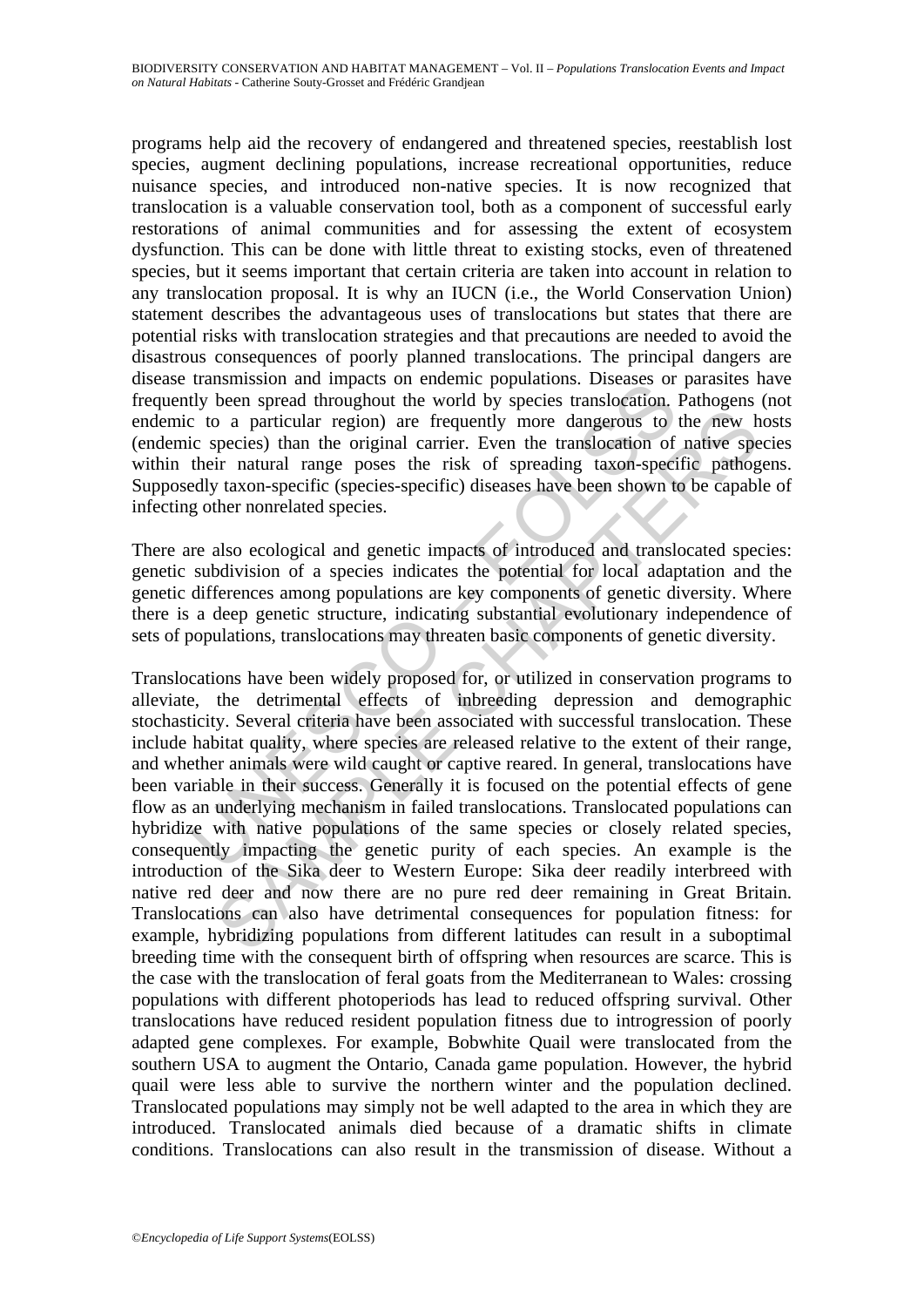Notestic animals, and humans. SAMPLE COCKAR readily usable protocol for the diagnosis of infestation, translocation of a species may result in reduced population fitness, rather than the goal of augmenting populations. For example, diseases or parasites have frequently been spread throughout the world by the translocation of fish. Pathogens not endemic to a particular region are frequently more dangerous to the new hosts (the endemic fish) than the original carrier. Even the translocation of native species within their natural range poses the risk of spreading taxon-specific pathogens. Supposedly taxon-specific (species-specific) diseases have been shown to be capable of infecting other nonrelated species. Several additional pathogens have been introduced to native species from exotic species. It was underlined the importance of overcoming disease problems to have a successful reintroduction program and provided documented incidents of disease introduction into new environments via animal translocation. These diseases have substantial effects on wildlife, domestic animals, and humans.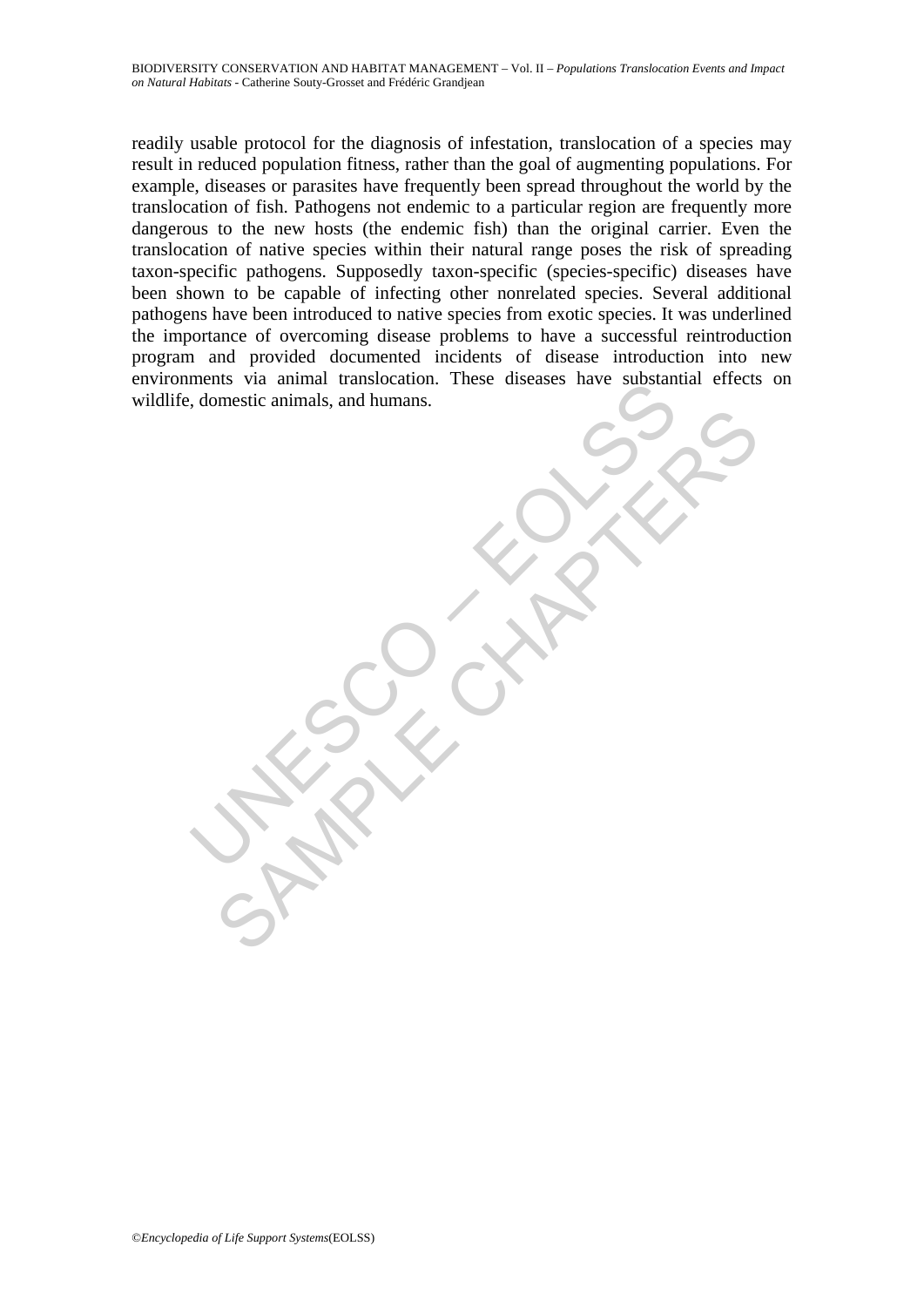| <b>Species</b><br>translocate<br>h     | Source†                                 | <b>Disease or agent</b>                                    | Release area                    | <b>Species affected</b>                                              |  |
|----------------------------------------|-----------------------------------------|------------------------------------------------------------|---------------------------------|----------------------------------------------------------------------|--|
| Desert<br>tortoise                     | Pet shops<br>W/C                        | Mycoplasma                                                 | Mojave<br>Desert                | Desert tortoise                                                      |  |
| Whooping<br>crane                      | MD, c/b                                 | Avian tuberculosis                                         | ID                              | Whooping crane                                                       |  |
| Waterfowl                              | Various, c/b                            | Duck plague                                                | Various                         | Waterfowl                                                            |  |
| Wild turkey                            | Various,<br>w/c,<br>c/b                 | Mycoplasma                                                 | Various                         | Wild turkey                                                          |  |
| Parrot                                 | Central Am.,<br>S.<br>Am., w/c          | Newcastle disease                                          | CA                              | Domestic poultry<br>Pet birds                                        |  |
| Raccoon                                | FL, w/c<br>TX, w/c                      | Rabies<br>Parvovirus                                       | <b>VA</b><br>WV                 | Raccoon, 6 other spp.<br>Skunk, raccoon                              |  |
| Red fox                                | OH, other<br>states                     | Echinococcus<br>multilocularis                             | SČ                              | Unknown                                                              |  |
| Bighorn<br>sheep                       | Los Angeles,<br>Co., CA, w/c<br>ID, w/c | Contagious ecthyma<br>(Orf)<br>Scabies<br>(mange<br>mites) | Ventura<br>Co., CA<br><b>OR</b> | Human<br>Human                                                       |  |
| Tule elk                               | CA, w/c                                 | Paratuberculosis                                           | Pt. Reyes<br>CA                 | Tule elk (from contact<br>with domestic cattle)                      |  |
|                                        | Elk, caribou Various, w/c               | <b>Brainworm</b>                                           | Various,<br>W/c                 | caribou<br>Elk,<br>(from<br>contact with wild white-<br>tailed deer) |  |
| † w/c, wild caught; c/b, captive bred. |                                         |                                                            |                                 |                                                                      |  |

Table 1. Some diseases transmitted by or to translocated animals in the USA

Translocations may result in dystocia or difficult parturition in some species. Dystocia can be caused by crossing animals that are different in size or in proportion: for this reason, it is important to introduce animals that are similarly sized to native animals.

Consequently, a reintroduction requires a multidisciplinary approach involving a team of persons drawn from a variety of backgrounds. As well as government personnel, they may include persons from governmental natural resource management agencies, nongovernmental organizations, funding bodies, universities, veterinary institutions,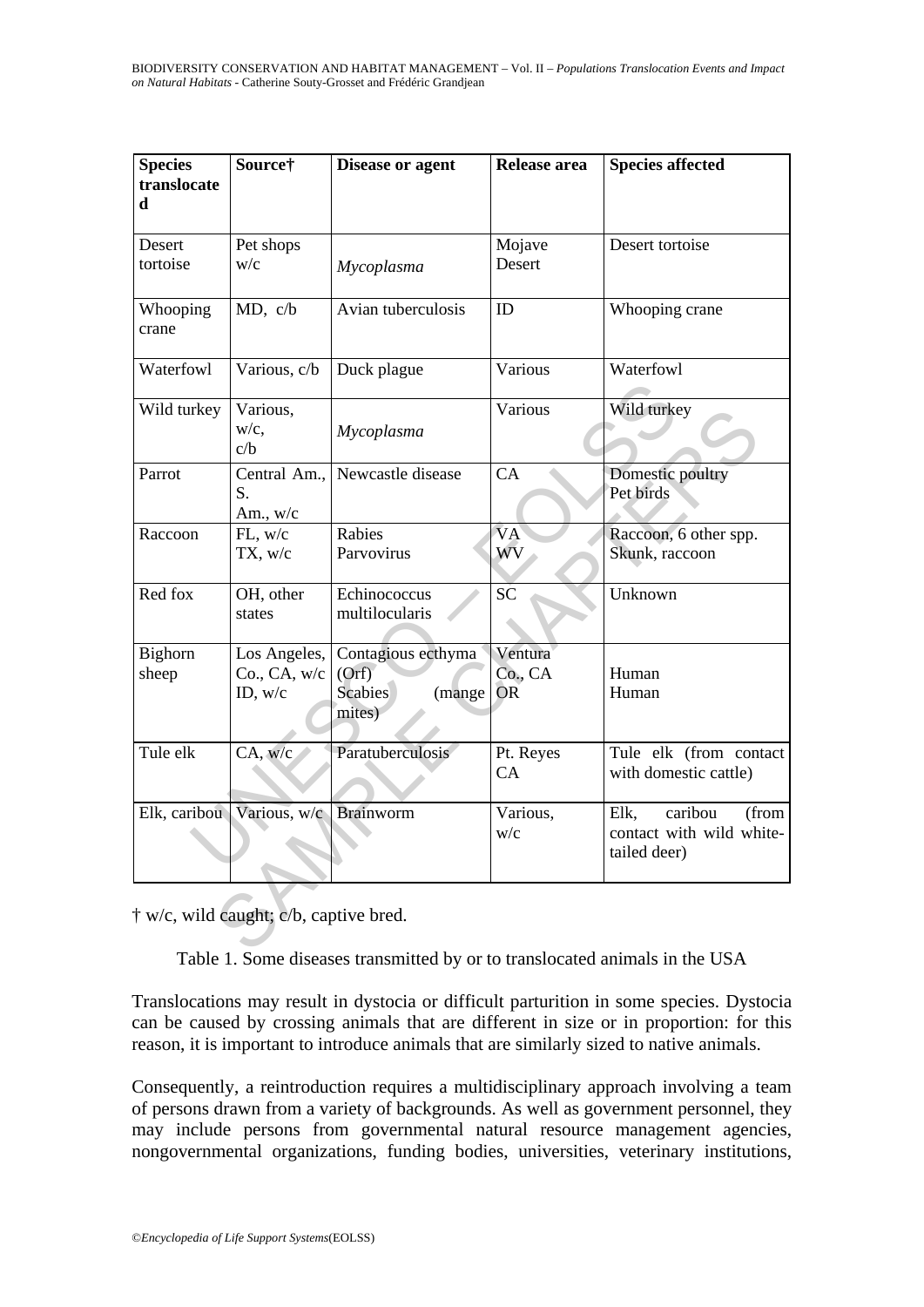zoos (and private animal breeders), and/or botanic gardens, with a full range of suitable expertise. Team leaders should be responsible for coordination between the various bodies and provision should be made for publicity and public education about the project.

### **2. Different Types of Translocation**

#### **2.1. Translocation by Introduction**

Introduction refers to movement of nonendemic species into an area where they did not formerly exist. Such introductions have been required by hunting, fishing, economic development, and as biological control agents. In the past, introduction of many exotic species has been disastrous and it seems important to recognise that translocation of endemic species may also lead to similar undesirable outcomes. Therefore, caution should be exhibited when translocating endemic as well exotic species.

To reduce the damaging impact of introductions on the balance of natural systems, governments should provide the legal authority and administrative support that will promote implementation of the following approach:

- Inso been unsatious and it seems important to recognise that the species may also lead to similar undesirable outcomes. The exhibited when translocating endemic as well exotic species of neares should provide the legal aut Exhibited when translocating endemic as well exotic species. Solution<br>sxhibited when translocating endemic as well exotic species. The damaging impact of introductions on the balance of natural systs<br>ts should provide the • Introduction of an alien species should only be considered (a) if clear and welldefined benefits to human or natural communities can be foreseen, and (b) if no native species is considered suitable for the purpose for which introduction is being made.
- No alien species should be deliberately introduced into any natural habitat, island, lake, sea, ocean, whether within or beyond the limits of national jurisdiction. Such area should be surrounded by a buffer zone sufficiently large to prevent unaided spread of alien species from nearby areas.
- No alien species should be introduced into a seminatural habitat unless there are exceptional reasons to do so, and only when the action has been comprehensively investigated and carefully planned in advance.

Essential features of investigation and planning must consist of (a) an assessment phase culminating in a decision on the desirability of the introduction; (b) an experiment by controlled trial; and (c) a monitoring subsequent to the introduction phase.

#### **2.2 Translocation by Reintroduction**

This means the release of a species into an area in which it was indigenous before extermination by human activities or natural catastrophe. Reintroduction is thus a particularly useful tool for restoring a species in its original habitat where it has become extinct due to human persecution, overcollecting, overharvesting, or habitat deterioration, but where these factors can at present be controlled. It should be reintroduced within the species' former natural habitat and range and should require minimal long-term management.

The objectives of a reintroduction may include enhancing the long-term survival of a species, to reestablish a keystone species in an ecosystem, to maintain and/or restore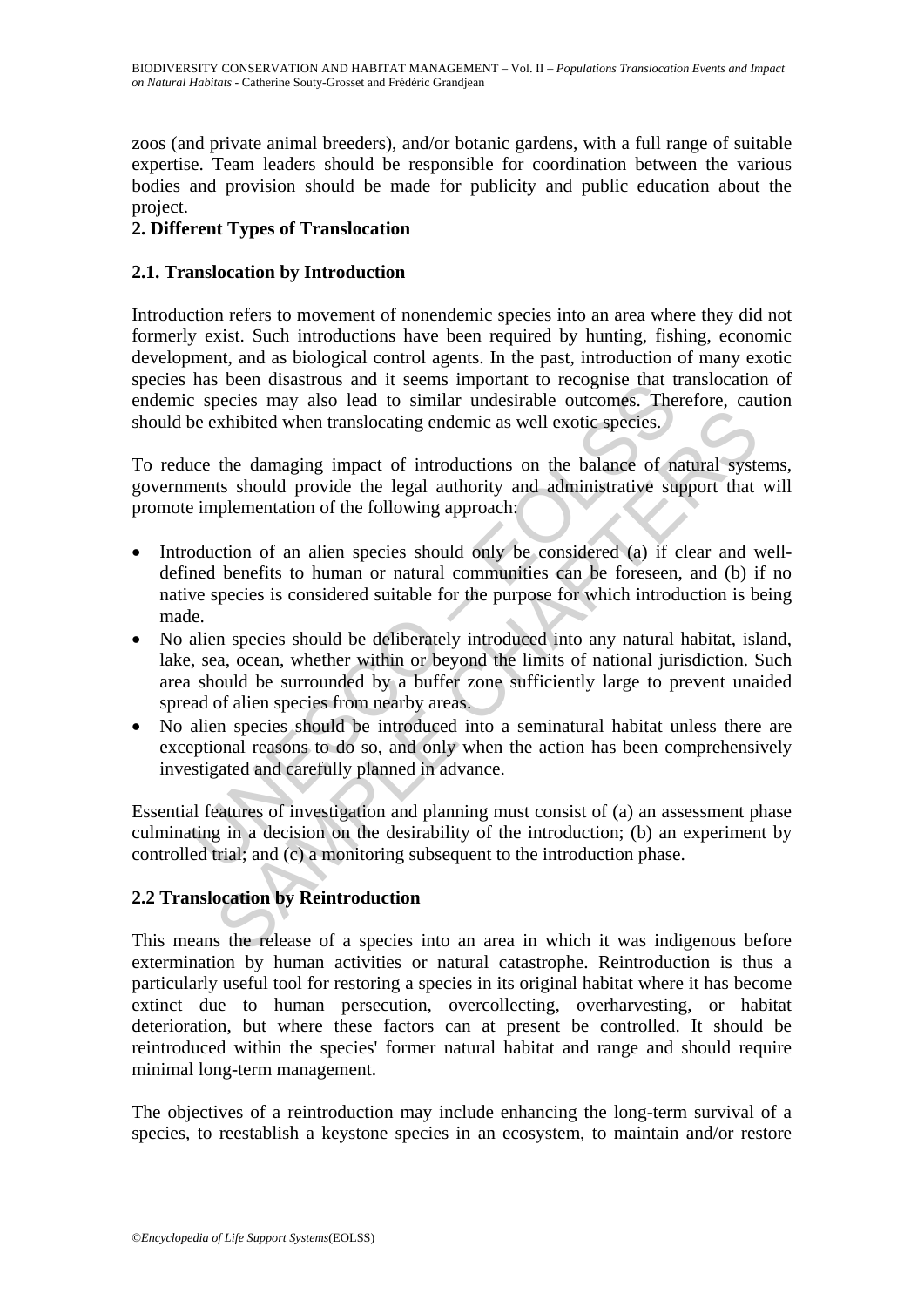natural biodiversity, to provide long-term economic benefits to the local and/or national economy, and to promote conservation awareness.

blogical needs of the species thus to required—bound the receasual<br>blogical dynamics of the area of reintroduction. In the release<br>the determination of the area of reintroduction. In the release<br>ason, and the freedom of bo Reintroduction should only take place where the original causes of extinction have been removed and where the habitat requirements of the species are satisfied. The basic program for reintroduction should consist of several steps. First, a feasibility study should be undertaken. This should be an ecological study to assess the previous relationship of the species with the future habitat in conjunction with education of the local people, emphasizing the benefits to them of the reintroduction. The closest available race or type to the original stock should be identified and used for the reintroduciton (see genetic status). Next is a preparation phase. Preliminary knowledge of the biological needs of the species must be required—both the needs of the species and ecological dynamics of the area of reintroduction. In the release or introduction phases, the determination of the age of reintroduced individuals, genetic status, sex ratio, season, and the freedom of both the species and the area from disease and parasite should be ascertained. Finally, in the follow-up phase, the released species should be monitoring of to determine the rate of adaptation and dispersal, the need for further releases, and identification of the reasons for success or failure of the program.

### **2.3. Translocation by Restocking**

Restocking is the release of a species into an area in which it is already present. Thus, restocking may be a useful tool where it is feared that a small reduced population is becoming dangerously inbred, or a population has dropped below critical levels and recovery by natural growth will be dangerously slow, or where artificial exchange and artificially high rates of immigration are required to maintain outbreeding between small isolated populations or biogeographical islands.

electermination of the age of reintroduced individuals, genetic status, n, and the freedom of both the species and the area from disease and paracerationd. Finally, in the follow-up phase, the released species should conti Thus, attention should be paid to the genetic constitution of stocks used for restocking. Genetic manipulation of wild stocks should be kept to a minimum as it may affect the ability of a species to survive. Genetically impoverished stocks should not be used to restock populations, as their ability to survive would be limited by their genetic homogeneity. The species being used for restocking must be of the same race. Where a species has an extensive natural range and restocking has the aim of conserving a dangerously reduced population at the climatic or ecological edge of its range, care should be taken that only individuals from a similar climatic or ecological zone are used since interbreeding with individuals from an area with a milder climate can interfere with resistant and hardy genotypes on the population's edge. Introduction of stock from zoos may be appropriate, but the breeding history and origin of the animals should be known and followed as closely as possible. The danger of introducing new diseases into wild populations must be avoided. Where restocking corresponds to release or to rehabilitate captive animals, it is safer to perform such release.

#### **2.4. Gene Flow and Endangered-Species Translocations**

If only a small number of individuals establishes a population, genetic variation will be lost. Such losses can affect the growth rates of newly established populations. Because small populations are more subject to extinction due to inbreeding and demographic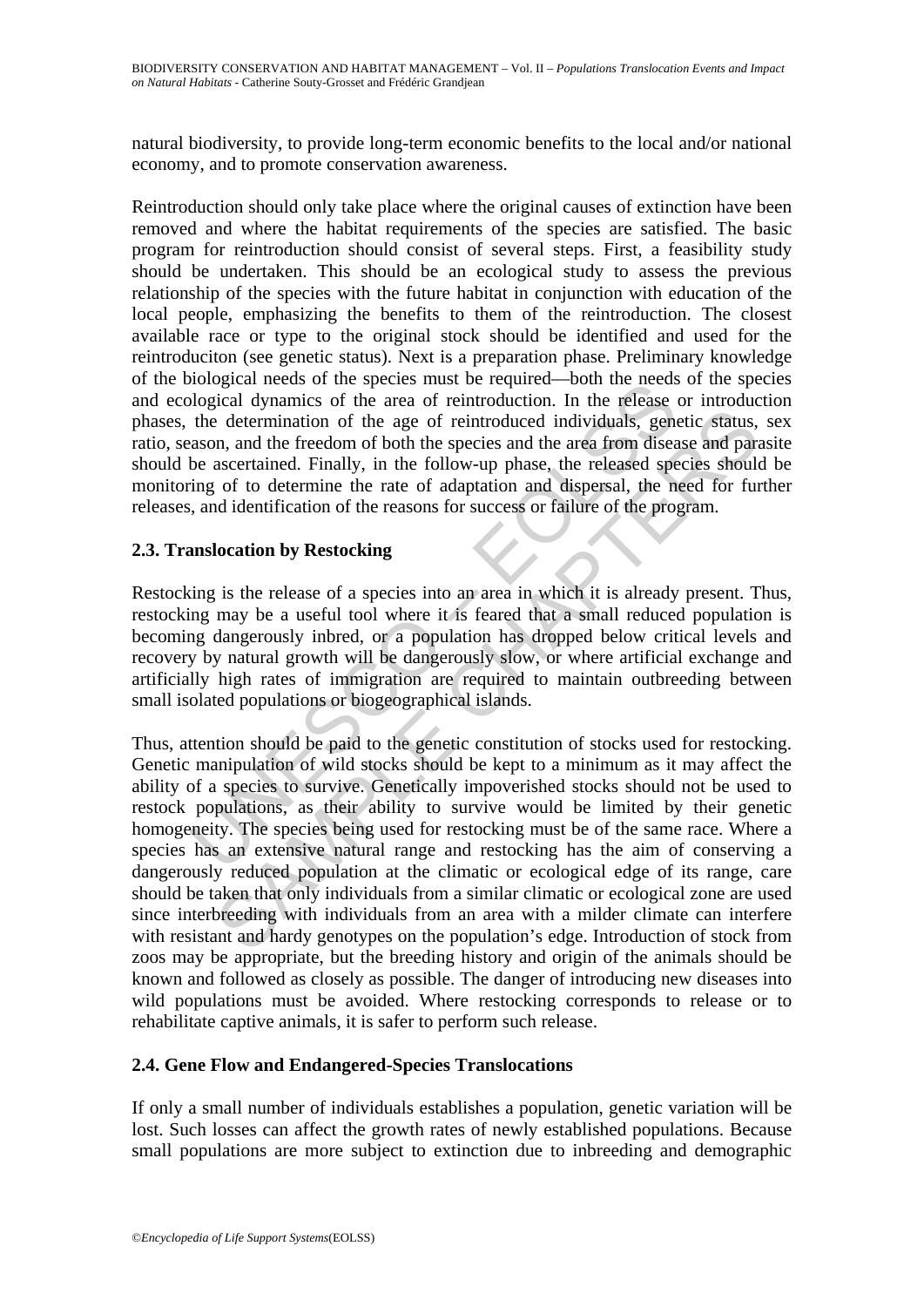andions isolation, inetroy inamitaling generic variation and avove variation. Habitat fragmentation can restrict gene flow, which can result variation. This can have serious consequences, reducing survive ing the ability o itation. This can have serious consequences, reducing survival, growth, the ability of individuals in the population to adapt to a chan, the loss of genetic diversity is a central topic in conservation genen to the ability accidents than larger ones, information on the influence of translocation practices on genetic diversity and postrelease reproductive success would be of great value in designing reintroduction programs. Theoretical consideration indicate that 500 individuals represent a minimum population level (effective population size) that would contain sufficient genetic variation to enable that population to evolve and respond to the constraints imposed by their natural habitat. Recognizing the genetic diversity that exists among migrants seems essential when constructing policies for the reintroduction or the restocking of declining populations of important species. An understanding of the evolutionary role of gene flow or of the migration of individuals and of the subsequent transfer of genes among populations seems pivotal to the management of endangered species. Moderate to high rates of gene flow among populations help prevent subpopulations isolation, thereby maintaining genetic variation and avoiding inbreeding depression. Habitat fragmentation can restrict gene flow, which can result in the loss of genetic variation. This can have serious consequences, reducing survival, growth, and decreasing the ability of individuals in the population to adapt to a changing environment. The loss of genetic diversity is a central topic in conservation genetics. Conservation biologists are concerned that declines in genetic variation may inhibit the future ability of an organism to adapt to environmental change. Translocation of individuals from larger populations can be used to increase gene flow and supplement genetic variation in small populations, thereby reducing the possibility of inbreeding depression and the loss of genetic variation. In other words, to alleviate these problems, artificial gene flow has been initiated for some species by translocating individuals between isolated populations, which can restore the genetic variability of small populations to the levels found in larger populations. In order to avoid outbreeding depression and to preserve historic gene flow patterns, information about population differentiation and genetic distances between populations is required before translocations are conducted. As a result, management strategies often include translocations among populations or captive breeding and release of individuals into natural populations. Implicit in these management designs is the assumption that gene flow will have positive effects by acting as a creative evolutionary force in maintaining genetic variation and/or introducing favorable migrants (i.e., well-adapted individuals with high fitness). However, gene flow can also act as a force that constraints local adaptation. Genetic mixture of populations that are adapted to different local conditions can result in outbreeding depression, the reduction of fitness caused by the breakdown of coadapted gene complexes.

Effects of species translocations focus on the translocation of individuals between existing natural populations and captive breeding programs, including either reintroductions of populations into regions from which they have been extirpated, or restocking of existing wild populations to bolster both effective population size and genetic variability. The degree of isolation and consequent independence of populations are important in both ecological and evolutionary contexts, and are highly relevant for the management and conservation of natural populations.

A review of the literature on genetic assessments of translocations was recently made and reveals several insights into the effectiveness of this important management activity. Examination of variation within and among translocated populations tends to support the expectation that large numbers of individuals must be released to ensure that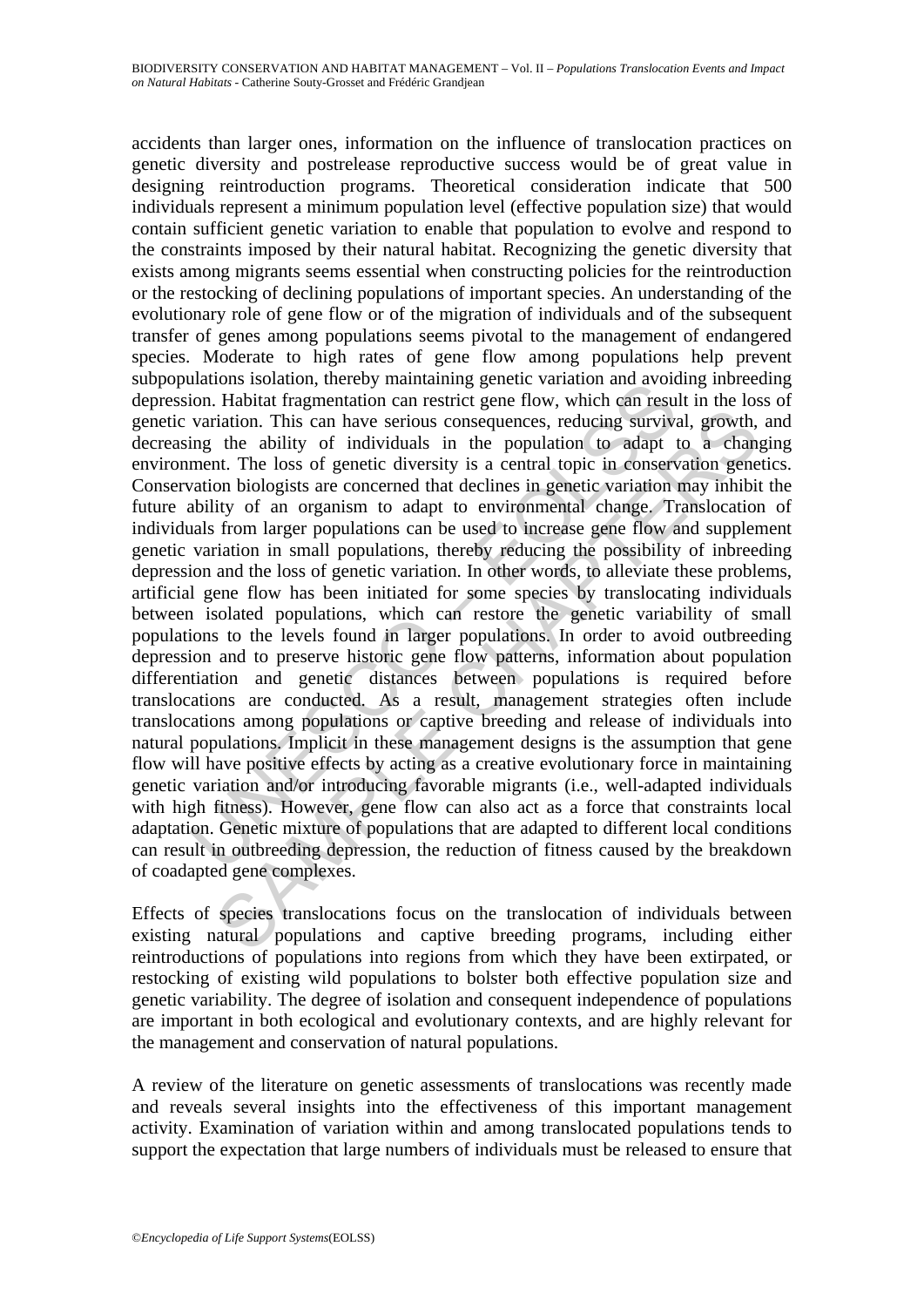most of the variation present in the source population will be represented in recipient populations. However, losses of genetic diversity and genetic drift have been reported in cases when hundreds of individuals have been released, suggesting that in at least some translocations, many of the released individuals make little or no genetic contributions to the population they are released to establish. Some cases also suggest that translocated individuals often, but not always, contribute genetic material to native populations they were intended to augment. Studies of deer and turkeys suggest that the contributions of released individuals to population recovery may be largely limited to the populations close to the release sites, but it is not clear if this result can be extended to other taxa.

ing is known to lead to deceased surviva and reproductions; it is thus also important to know whether inhereding has delay real and infinited into a nature offect is more severe than those effects observed in laboratory op Anabitats. For example, an experimental study reveals that inbreeding h<br>abitats. For example, an experimental study reveals that inbreeding h<br>effect on the survivorship of mice reintroduced into a natural habitat<br>fect is m Inbreeding is known to lead to decreased survival and reproduction in captive populations; it is thus also important to know whether inbreeding has deleterious effects in natural habitats. For example, an experimental study reveals that inbreeding has a detrimental effect on the survivorship of mice reintroduced into a natural habitat and that the effect is more severe than those effects observed in laboratory studies of the same population.

- -
- -
- -
- TO ACCESS ALL THE **23 PAGES** OF THIS CHAPTER, Click here

#### **Bibliography**

Gilpin M.E. and Soulé M.E. (1986) Minimum viable populations: processes of species extinction. *Conservation Biology: the Science of Scarcity and Diversity*, pp. 19–34 (ed. M.E. Soulé). Sunderland, Massachusetts: Sinauer. [This article presents how to predict viability of populations, taking genetic and nongenetic factors into account.]

Griffith B., Scott J.M., Carpenter J.W., and Redd C. (1989). Translocation as a species conservation tool: status and strategy. *Science* 245, 477–480. [This paper presents a survey of intentional releases of native birds and mammals to the wild in Australia, Canada, Hawaii, New Zealand, and the USA.]

Griffith B., Scott J.M., Carpenter J.W., and Redd C. (1993). Animal translocations and potential disease transmission. *Journal of Zoo and Wildlife Medicine* 24, 231–236. [This paper presents a survey showing that translocation can result in the transmission of disease.]

International Union for Conservation of Nature and Natural resources (IUCN). 1987. *Position statement on the translocation of living organisms: Introductions, Re-introductions, and Re-stocking.* [This presents the guidelines intended to act as a guide for procedures useful to reintroduction programs.]

Johnson M.S. (2000). Measuring and interpreting genetic structure to minimize the genetic risks of translocations. *Aquaculture Research* 31, 133–143. [This article presents that translocations may threaten basic components of genetic diversity.]

Lande R. and Barrowclough G.F. (1987). Effective population size, genetic variation and their use in population management. *Viable populations for conservation*, pp. 87–125, (ed. M.E. Soulé.) Sunderland,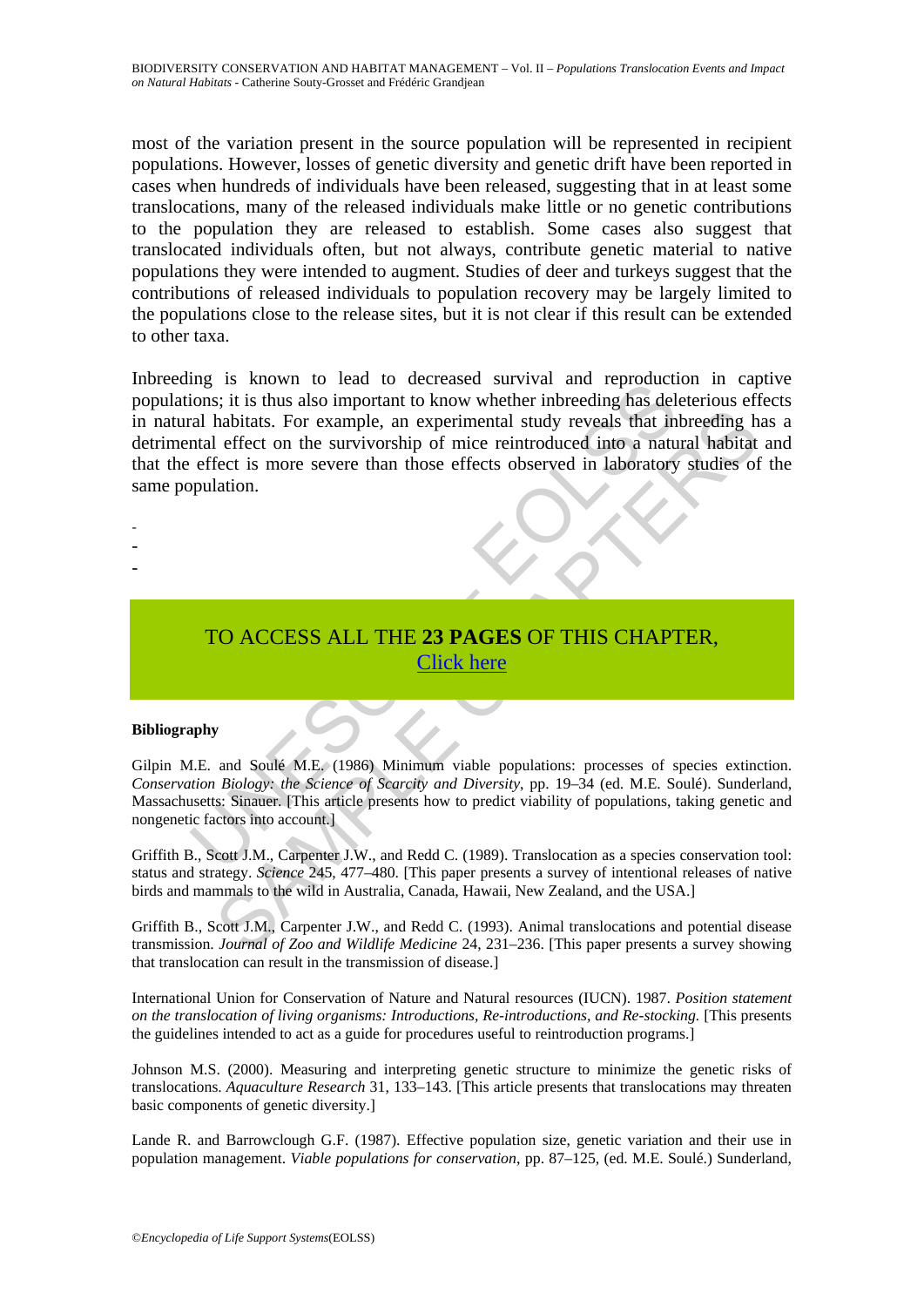Massachusetts: Sinauer. [This book chapter presents that the assumption that effective population size is equal to census population size is the assumption most likely violated in endangered species studies.]

Leberg P.L. (1999). *Using genetic markers to assess the success of translocation programs*. Proceedings of the 64th Transnational North American Wildlife and Natural Resources Conference, pp. 174–188. [This article presents a review of the literature on genetic assessments of translocation and revealed new insights into the effectiveness of this management activity.]

Maitland P.S. (1995). The conservation of freshwater fish: past and present experience. *Biological Conservation* 72, 259–270. [This paper presents that, after elimination of numerous important fish stocks across Eurasia and North America, the major conservation objective must be habitat restoration and shortterm programs involving translocations.]

Minckley W.L. (1995). Translocation as a tool for conserving imperiled fishes: experiences in western United States. *Biological Conservation* 72, 297–309. [In this paper, translocations of native fishes are exhaustively described with some case histories.]

Mumme R.L. and Below T.H. (1999). Evaluation of translocation for the threatened Florida scrub-jay. *Journal of Wildlife Management* 63 (3), 833–842. [This article postulates that translocation is no panacea for the problems that threaten the Florida scrub-jay.]

Nolet B.A. and Rosel F. (1998). *Comeback of the beaver Castor fiber: an overview of old and new conservation problem*. *Biological Conservation*, 83, 165–173 [This paper explains how, after lessons from failures, new translocation programs are successful in this species.]

Storfer A. (1999). Gene flow and endangered species translocations: a topic revisited*. Biological Conservation* **87**, 173-180. [This review suggests that knowledge of gene flow rates and understanding ecological differences among populations is necessary before embarking on a program to artificially enhance gene flow.]

#### **Biographical Sketches**

tates. *Biological Conservation* 72, 297–309. [In this paper, translocations of<br>ely described with some case histories.]<br>R.L. and Below T.H. (1999). Evaluation of translocation for the threatened<br>oblems that threaten the F described with some case histones.]<br>
a. and Below T.H. (1999). Evaluation of translocation for the threatened Elorida sculing *Management* 63 (3), 833–842.<br>
indigre *Management* 63 (3), 833–842.<br>
am Rosel F. (1998). *Comeb* **Catherine Souty-Grosset** was born in La Rochelle (France) on 23 January, 1954. She has been a research scientist in CNRS (Centre National de la Recherche Scientifique) since October 1980, working in a joint research laboratory named UMR CNRS 6556 "Génétique et Biologie des Populations de Crustacés" (University of Poitiers) as the coordinator of Population Genetics Research. She received her PhD degree from the University of Poitiers in 1978 and obtained State Doctor es Sciences in 1984 (vitellogenesis in terrestrial and marine isopods); she obtained HDR (empowered to supervise research) in 1985. From 1984 to 1992, research was devoted to ecophysiology in terrestrial and marine isopods. Since 1992, her scientific interest has been directed to population genetics of isopods, penaeids, and conservation genetics of a native European crayfish. She coordinates all projects on conservation biology of *Austropotamobius pallipes* that are financed by Higher Fisheries Council, Region, Ministry of Environment, CNRS/MAE/Enterprise, Republic of Ireland. She organized the Erasmus Winterschool lab session on Cell signalling, mitochondrial genomes, and evolutionary biology in 1993. She was coordinator and editorial committee member of three special issues devoted to native European crayfish in BFPP (Bulletin Français de la Pêche et de la Pisciculture; translated, "knowledge and management of aquatic systems"). She wrote a book review for the American Zoologist on the biology of terrestrial isopods (1996) and wrote a chapter "vitellogenin synthesis in marine invertebrates" in *Marine Biotechnology* (1997: ed. M. Fingerman, Tulane University, Louisiana). She is the author of more than seventy papers and more than sixty oral presentations at invited conferences and seminars. Recently she organized an Euroconference entitled "Knowledge-Based Management of Native European Crayfishes" (Poitiers, France, 13–15 September 2001).

**Frédéric Grandjean** was born in Epinal (France) on 12 March, 1967. He has been a lecturer since October 1998 in the same joint research laboratory named UMR CNRS 6556 "Génétique et Biologie des Populations de Crustacés" (University of Poitiers). He obtained a PhD in 1997 on " Morphometric and genetic variability of populations in *Austropotamobius pallipes*: biogeographical implications" (under the